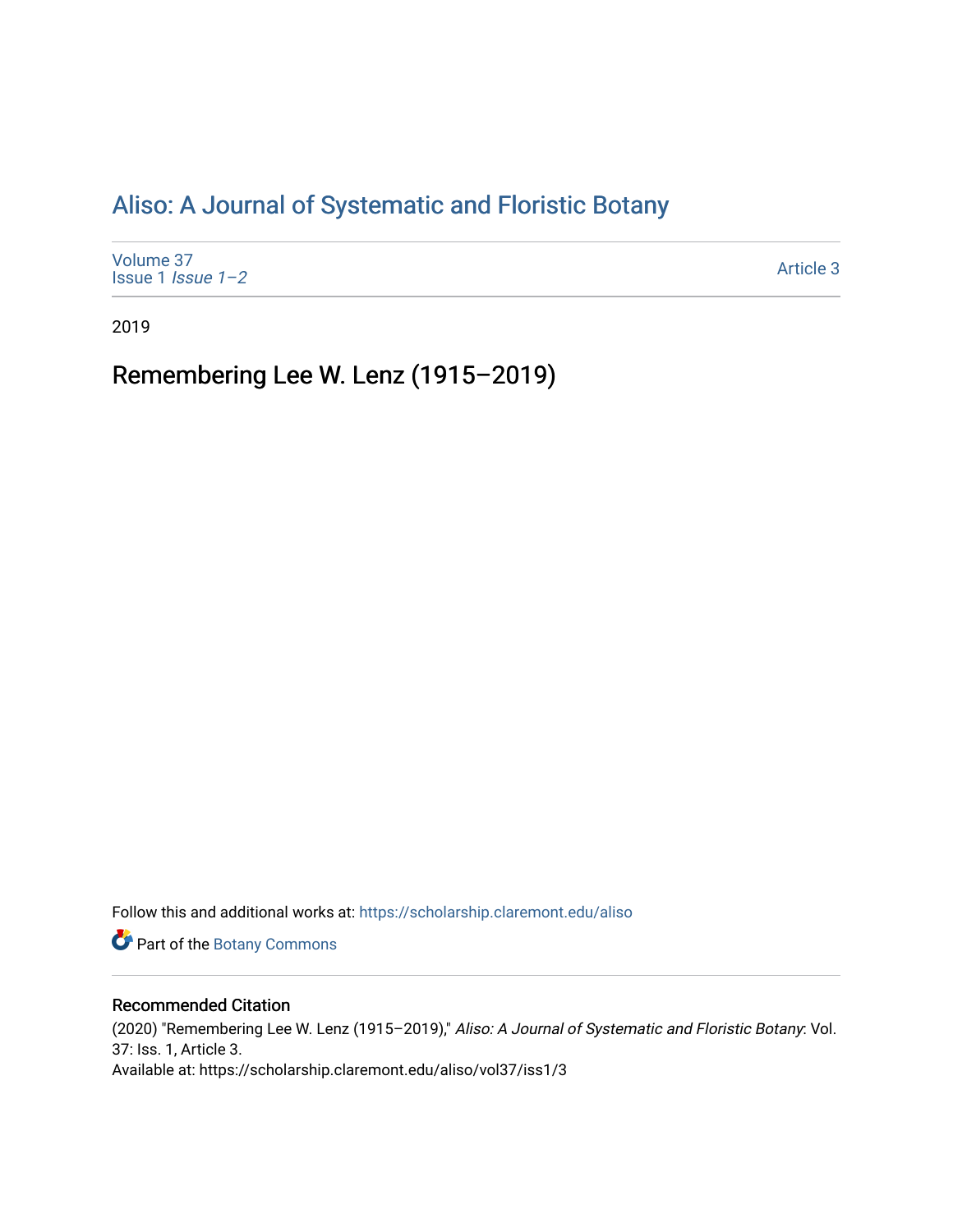## REMEMBERING LEE W. LENZ (1915–2019)

## *This obituary draws on several sources, published<sup>1</sup> and unpublished, written by J. Travis Columbus, James Henrickson, Lucinda McDade, Carol Wilson and Linda Worlow.*

On 27 October 2019, Dr. Lee Wayne Lenz, Director Emeritus of Rancho Santa Ana Botanic Garden (RSABG)<sup>2</sup>, passed away at the age of 104. Born and raised in Bozeman, Montana, Lee graduated from Bozeman High School in the early 1930s. His interest in plants was already evident at this time, choosing botany as his Major while attending Montana State College in Bozeman. Lee completed the next phases of his higher education at the University of Minnesota and Louisiana State University, receiving a Bachelor of Science degree in 1937. He completed his doctoral studies at the Henry Shaw School of Botany at Missouri Botanical Garden (affiliated with Washington University, St. Louis) under the mentorship of noted botanist Dr. Edgar Anderson, completing his Ph.D. in 1948.

His graduate studies were interrupted by WWII and service in the U.S. Navy under the command of Admiral W. F. "Bull" Halsey, Jr., from 1942 to 1946, that took him to Noumea, New Caledonia, a then top-secret location, where he provided educational instruction to United States Navy sailors during their downtime while their ships were being repaired. Not surprisingly, he relished the botanical diversity of that archipelago, especially the orchids and other tropical forest flora. During the later stages of the war, at the request of Admiral Francis X. McInerney, First Lieutenant Lenz became his assistant in charge of inspecting similar education programs in naval training schools along the U.S. West Coast from San Diego, California, to Washington State, which honed his administrative skills and acquainted him with California where he would soon settle.

After the war, Lee resumed his graduate studies at Washington University, devoting his doctoral studies to the comparative histology of maize cobs and contributing to the field of hybrid maize breeding and genetics. During this time, Lee was part of a project team funded by the Rockefeller Foundation involving extensive travel throughout Mexico to sample maize landraces with a view to breeding more productive hybrid corn. The experience led to Lee's lifelong interest in the flora of Mexico.

After completing his Ph.D., Lee was appointed Assistant Botanist on the staff of RSABG and came to the Garden while it was still located in Santa Ana Canyon near Yorba Linda in Orange County, California. He continued on staff when the Garden moved to its current location in Claremont, some 50 miles due north of the ranch, in 1952.

Following a brief stint as Staff Scientist, Lee became Assistant Director, but first was granted a seven-month hiatus to become acquainted with botanical and horticultural institutions in Europe and Russia. Lee succeeded Philip Munz as Director in 1960. He held this position until retirement in 1983. During that time, Lee was actively involved in research, writing articles and authoring books, alongside his directorial duties. He wrote regular and detailed "Director's Reports" for *Aliso*, covering such disparate topics as listing the destination of shipments of seeds and cuttings sent to institutions worldwide or deploring vandals who had defaced plant identification labels on the grounds that were later retrieved from the pond. He also published scientific articles in *Aliso* (Table 1) and elsewhere and authored numerous books, including *Native Plants for California Gardens* (1956), *California Native Trees & Shrubs* (1982), the biography *Marcus E. Jones: Western Geologist, Mining Engineer, and Botanist* (1986) and *An Annotated Catalog of Plants of the Cape Region, Baja California Sur, Mexico* (1992).

While at the Garden, Lee was active in breeding horticultural forms from California native plants through hybridization. Among many other activities, he did definitive work on Pacific Coast *Iris* for which he received the prestigious Foster Plaque from the British Iris Society in 1969. Notably, Lee is credited with developing the first red-flowered iris within the Pacific Coast hybrids, his 'Claremont Indian' (*I. innominata* and probably *I. douglasiana*). The many hybrid irises that grace the grounds at the Garden today attest to his work. The striking x*Chiranthofremontia lenzii*, a hybrid between the Mexican monkey hand tree (*Chiranthodendron pentadactylon*) and native Californian *Fremontodendron* (cultivar 'Pacific Sunset') is another example of his handiwork. The cross was made by graduate student Austin Griffiths and later described by RSABG alumnus Jim Henrickson to honor Lee. The unusual, sprawling tree/shrub has large, morphologically distinctive flowers.

Among his contributions to plant systematics are some fifteen papers on *Iris*, including a taxonomic revision of the Pacific Coast irises where he described two new California subspecies, and descriptions of five new monocot taxa from Mexico, including two in *Dandya* (Asparagaceae) and one each in *Dichelostemma* (Asparagaceae), *Hechtia* (Bromeliaceae), and *Triteleia* (Asparagaceae). In later years, he revisited Asparagaceae, especially *Yucca*, describing *Y. capensis* from Mexico. He also advocated recognition of *Y. jaegeriana* as distinct from the Joshua tree, *Y. brevifolia*.

In retirement, Lee continued to focus on many of his botanical interests, primarily *Iris* and *Yucca*, but also devoted himself to contemporary art and public sculpture. His legacy to the Garden encompasses eight significant sculptures, including Kristan Marvell's *Silent Sentinel* and *Open Vessel* (the latter added well past his 100<sup>th</sup> birthday), Richard Gregory's *Contemplations*, Khang Pham-New's *Escutcheon*, and Bruce Beasley's *Intersections II*. In addition, Lee donated two prized volumes on Mexican indigenous papers and paper sculptures to the Garden Research Library.

As a quiet and unassuming person, some of Lee's manifold botanical achievements and their significance are only now starting to come to light and will undoubtedly continue to do so into the future.

The Editor

<sup>&</sup>lt;sup>1</sup>McDade, L., C. Wilson and T. Columbus. In press. In memoriam: Lee W. Lenz (1915–2019). *Plant Science Bulletin*.

<sup>&</sup>lt;sup>2</sup>Recently renamed California Botanic Garden.

<sup>© 2019,</sup> The Author(s), CC-BY. This open access article is distributed under a Creative Commons Attribution License, which allows unrestricted use, distribution, and reproduction in any medium, provided that the original author(s) and source are credited. Articles can be downloaded at *http://scholarship.claremont.edu/aliso/*.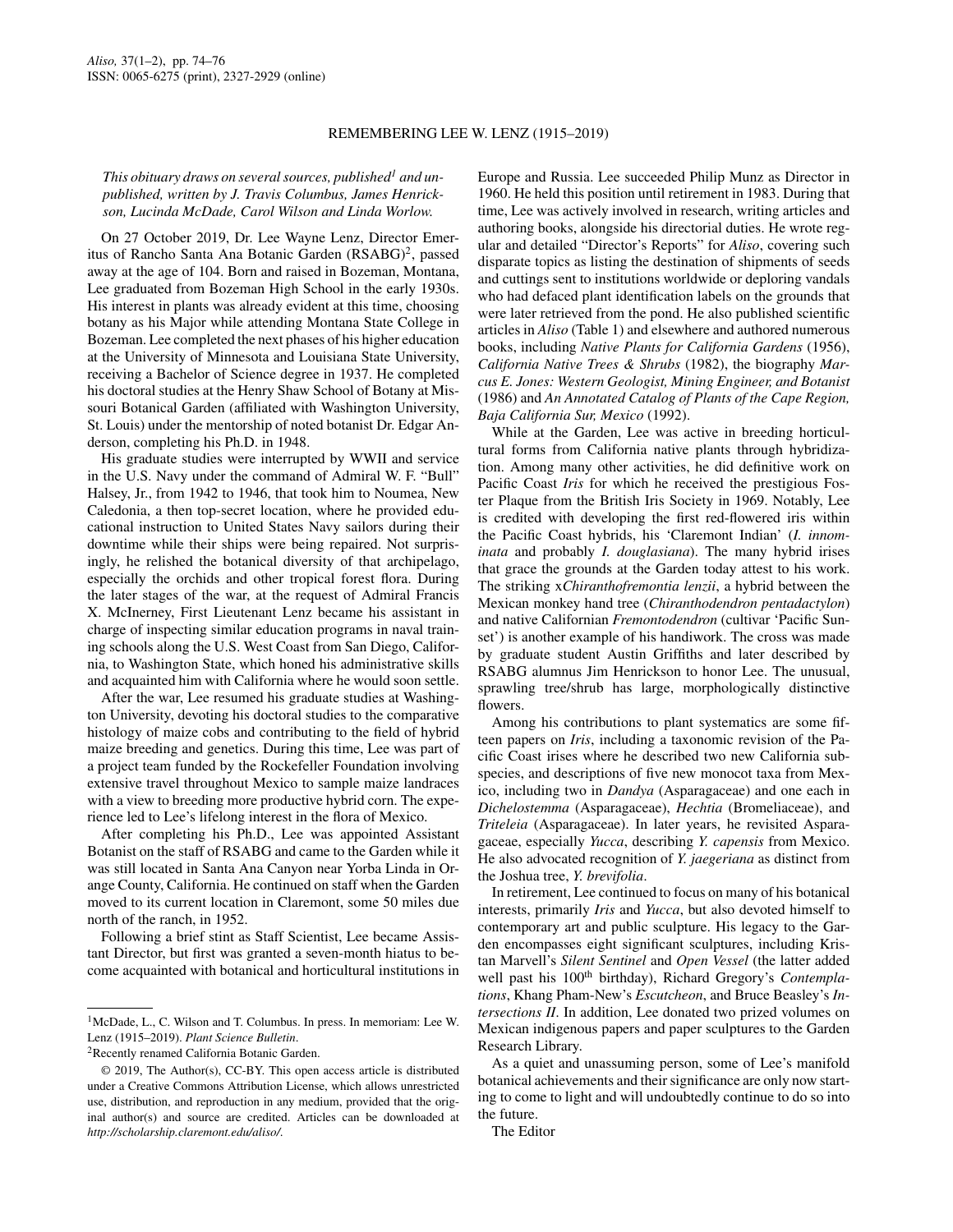| Title                                                                                                                                  | Volume (issue)     | Year        |
|----------------------------------------------------------------------------------------------------------------------------------------|--------------------|-------------|
| Notes on the horticultural history of California irises                                                                                | $2(2): 147 - 150$  | 1950        |
| Chromosome numbers of some Western American plants, I.                                                                                 | $2(3): 317 - 318$  | 1950        |
| A new garden hybrid in Ceanothus                                                                                                       | $3(1): 51-53$      | 1954        |
| An interspecific hybrid in Fremontia                                                                                                   | $3(1)$ : 55–56     | 1954        |
| The endosperm as a barrier to intersectional hybridization in Iris                                                                     | $3(1): 57-58$      | 1954        |
| Studies in Iris embryo culture. I. Germination of embryos of the subsection                                                            | $3(2): 173 - 182$  | 1955        |
| Hexapogon Benth. (sect. Regelia sensu Dykes)                                                                                           |                    |             |
| Development of the embryo sac, endosperm and embryo in Iris munzii and the<br>hybrid I. munzii $\times$ I. sibirica 'Caesar's Brother' | $3(3)$ : 329-343   | 1956        |
| Two new and unusual <i>Iris</i> hybrids                                                                                                | $3(3)$ : 345–349   | 1956        |
| A revision of the Pacific Coast irises                                                                                                 | $4(1): 1-72$       | 1958        |
| Hybridization and speciation in the Pacific Coast irises                                                                               | $4(2): 237 - 309$  | 1959        |
| Iris tenuis S. Wats., a new transfer to the subsection Evansia                                                                         | $4(2): 311 - 319$  | 1959        |
| A key character in <i>Iris</i> for separating the <i>Sibiricae</i> and the <i>Californicae</i>                                         | $5(2): 211 - 214$  | 1962        |
| The chromosomes of the <i>Spuria</i> irises and the evolution of the garden forms <sup>*</sup>                                         | $5(3)$ : 257-272   | 1963        |
| The Director's Report                                                                                                                  | $6(1): 115-132$    | 1965        |
| Chromosome numbers in the Allieae (Liliaceae)                                                                                          | $6(2): 81-82$      | 1966        |
| The Director's Report                                                                                                                  | $6(2): 83 - 100$   | 1966        |
| The Director's Report                                                                                                                  | $6(3)$ : 161-178   | 1967        |
| The Director's Report                                                                                                                  | $6(4): 67-84$      | 1968        |
| The Director's Report                                                                                                                  | $7(1): 127-144$    | 1969        |
| A new species of <i>Triteleia</i> (Liliaceae) from Guadalupe Island                                                                    | $7(2): 145 - 148$  | 1970        |
| Triteleia tubergenii, an amphidiploid of garden origin                                                                                 | $7(2): 157-160$    | 1970        |
| The Director's Report                                                                                                                  | $7(2)$ : 289-308   | 1970        |
| Experimental evidence for hybrid origin of Dichelostemma venustum (Liliaceae)                                                          | $7(3): 309 - 312$  | 1971        |
| Two new species of Dandya (Liliaceae) from Mexico and a reexamination of                                                               | $7(3): 313 - 320$  | 1971        |
| Bessera and Behria                                                                                                                     |                    |             |
| Chromosome numbers in the genus <i>Milla</i> Cav.: (Liliaceae)                                                                         | $7(3): 321 - 324$  | 1971        |
| The Director's Report                                                                                                                  | $7(3)$ : 385-400   | 1971        |
| The status of <i>Pardanthopsis</i> (Iridaceae)                                                                                         | $7(4): 401 - 403$  | 1972        |
| An intergeneric hybrid between Belamcanda chinensis and Pardanthopsis<br>$dichotoma (= Iris dichotoma)$                                | $7(4): 405 - 407$  | 1972        |
| The Director's Report                                                                                                                  | $7(4): 539 - 556$  | 1972        |
| Percy C. Everett (1902–1973)                                                                                                           | $8(2): 111 - 112$  | 1974        |
| A new species of <i>Dichelostemma</i> (Liliaceae) from California                                                                      | $8(2): 129 - 131$  | 1974        |
| A biosystematic study of Triteleia (Liliaceae). I. Revision of the species of<br>section Calliprora                                    | $8(3): 221 - 258$  | 1975        |
| The chromosomes of <i>Bloomeria</i> and <i>Muilla</i> (Liliaceae) and range extensions for<br>Muilla coronata and M. transmontana      | $8(3)$ : 259-262   | 1975        |
| A biosystematic study of Triteleia (Liliaceae). II. Chromosome numbers and<br>karyotypes of the species of section Calliprora          | $8(4): 353 - 377$  | 1976        |
| A reclassification of the Siberian irises                                                                                              | 8(4): 379-381      | 1976        |
| The nature of the floral appendages in four species of <i>Dichelostemma</i> (Liliaceae)                                                | 8(4): 383-389      | 1976        |
| Rancho Santa Ana Botanic Garden-The first fifty years                                                                                  | $9(1): 1-156$      | 1977        |
| The thorny rose affair: discovery and naming of Rosa minutifolia                                                                       | $10(2): 187 - 217$ | 1982        |
| Plants of the Tres Marias Islands, Nayarit, Mexico                                                                                     | $14(1): 19-34$     | 1994 [1995] |
| A new species of <i>Hechtia</i> (Bromeliaceae, Pitcairnoideae) from the Cape Region,                                                   | $14(1)$ : 59-61    | 1994 [1995] |
| Baja California Sur, Mexico                                                                                                            |                    |             |
| A new combination in the Cactaceae of Baja California, Mexico                                                                          | 14(1): 63          | 1994 [1995] |
| Typification and change in status of Yucca schottii (Agavaceae)**                                                                      | $19(1): 93 - 98$   | 2000        |
| Yuccas (Agavaceae) of the international four corners: southwestern USA and<br>northwestern Mexico**                                    | $19(2): 165 - 179$ | 2000 [2001] |
| Seed dispersal in Yucca brevifolia (Agavaceae)—present and past, with<br>consideration of the future of the species                    | $20(2): 61-74$     | 2001 [2003] |
| Reassessment of Yucca brevifolia and the recognition of Y. jaegeriana as a<br>distinct species                                         | 24: 97-104         | 2007        |

\* co-authored with Alva Day.

\*\* co-authored with Michael A. Hanson.